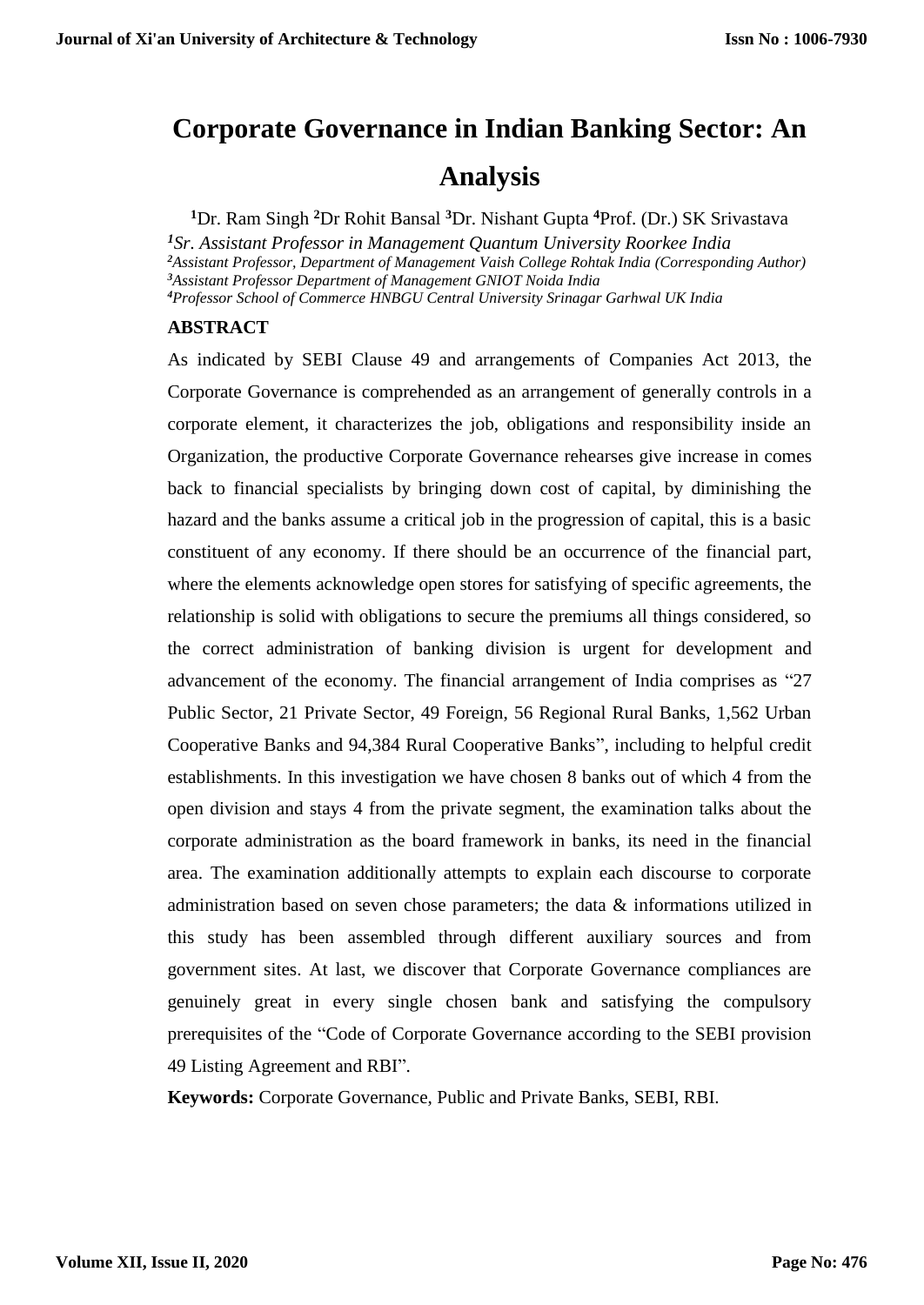## **CONCEPTUAL FRAMEWORK**

"Governance implies the procedure of basic leadership and execution, including numerous exercises. Great administration is constantly capable and responsible, impartial, successful and productive, straightforward; participatory that adheres to the standard of law". According to our sentiment, administration is synonymous to teach just as key in each circle of life so we as a whole required great administration in our home, office, business and so forth. On the off chance that we look the general public we live in, we would see that if there would be no standards and guidelines than the conduct of society, giving the rights and confinements then society may separate and it might move towards rebellion if there would be no principles and guidelines for joining the general public. Because of these reasons, there is a requirement for administration in the public arena everywhere which is done generally by the legislature. So as to Governance of enterprises is known as corporate administration that is a generally late idea (Cadbury 1992; OECD 1999, 2004). Over the previous decade, the idea has developed to address the ascent of corporate social responsibilities and the more dynamic interest of the two investors and partners in corporate basic leadership. In India, the idea of "CSR is represented by statement 135 of the Companies Act, 2013 urges organizations to spend at any rate 2 percent of their normal net benefit of three earlier years on CSR". There are two classes of corporate administration, first spotlights on personal conduct standards the real conduct of enterprises, as estimated by execution, productivity, development, money related structure, and treatment of investors and partners. The second worries about the regularizing structure, the guidelines under which firms work, with the principles of the administration framework, money related markets, and work markets. The development of corporate administration can be related with the rise of the primary universal organizations in the sixteenth and seventeenth century, for example, the East India Company, the Levant Company or Hudson's Bay Company.

The East India Company was the primary organization set apart by the division among possession and administration. The term 'executive' was commonly utilized just because toward the finish of the seventeenth century in the Bank of England and the Bank of Scotland. From the recorded point of view, the use of corporate administration in its underlying phases of improvement is basically connected to significant organizations, however in current business; it fundamentally alludes to all types of business association. In any case, the investigation of verifiable improvement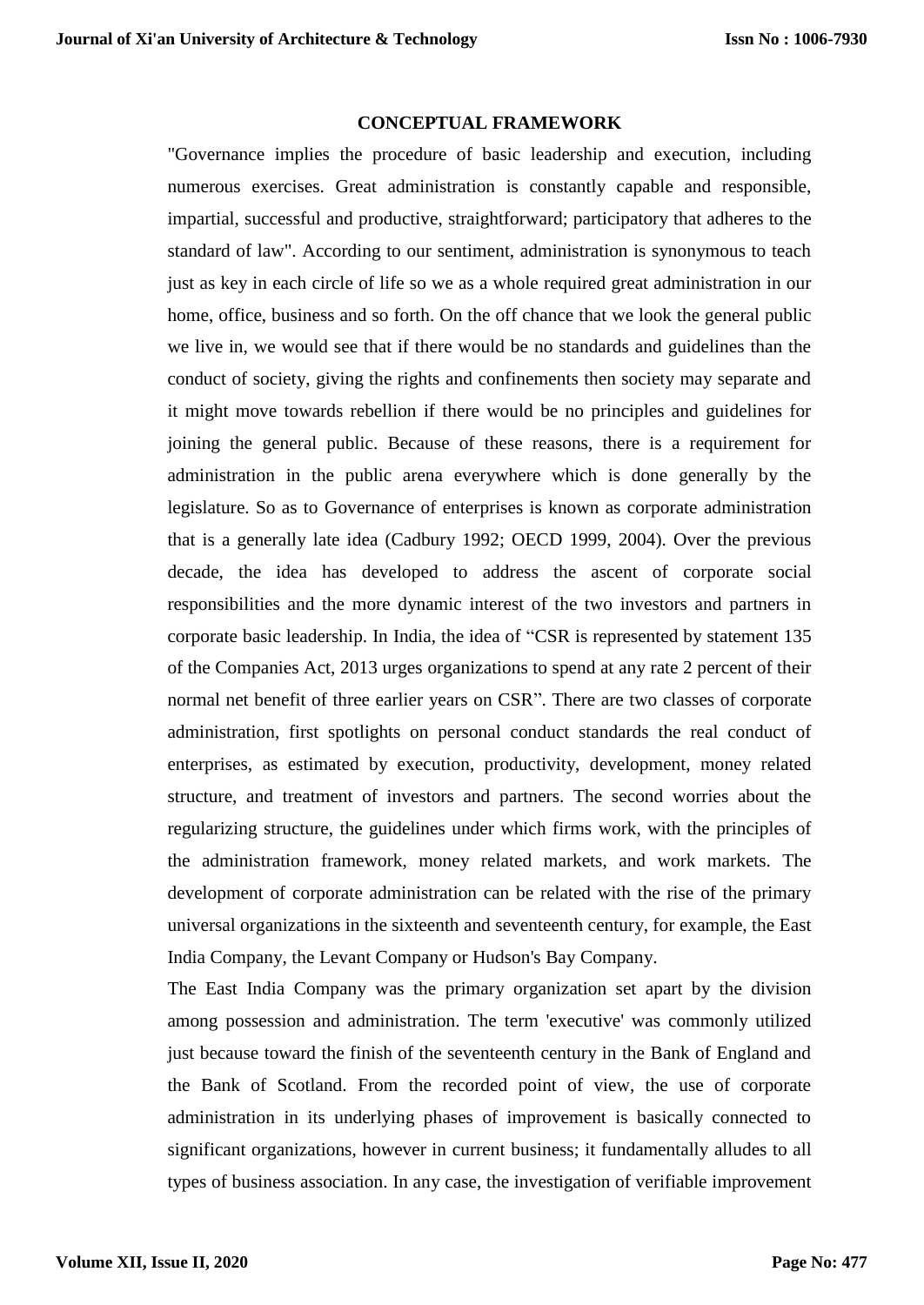of corporate administration is related with significant organizations, whereby two market crashes in France and Great Britain, the reception of law in eighteenth century in Great Britain which disallows foundation of new organizations was significant since they injured the advancement of starting and most punctual beginnings of present day corporate administration. Likewise, up to the late nineteenth century, the innovative type of association and organization was dominating despite the fact that the idea of hazard spreading through joint proprietorship has had its application since the seventeenth century. The expressed elements adapted the particular improvement of corporate administration despite the fact that the full advancement occurred between the two universal wars, particularly after the Second World War. Be that as it may, the genuine advancement of corporate administration is connected as far as possible of the twentieth century and the new thousand years. (Sanan and Yadav, 2011) featured that the creating economies were influenced by monetary emergencies which made a colossal weight available players like government, money related companies to improve their presentation through corporate administration. In perspective on the way that corporate administration in the USA became 'current' during the 1970s while it picked up its global measurement during the 1990s of the twentieth century, Cheffins stresses that the historical backdrop of corporate administration is fundamentally American and afterward worldwide.

The record of the "Organization for Economic Co-activity and Development (OECD)" states that "Corporate Administration mirrors the connections among an organization's administration, its board, its investors and partners". Likewise, it is expressed that corporate administration is the key component in improving monetary proficiency, development and upgrade the financial specialist's certainty. The technique of corporate administration, set up establishments, arrangements and methodology to ensure the premiums of partners may build responsibility of firm towards partners and financial specialists (McCarthy and Puffer, 2002). The improvement of corporate administration, molded by the division between the proprietor's capital and expert chiefs, has empowered the making of an unmistakable obsession line among present day and conventional free enterprise monetary and social frameworks. Present day corporate administration is a guideline of the connection between the proprietor and the board just as the connection towards the representatives, customers, contenders, the state and society. So as to continue high development and advancement, nations need to improve corporate administration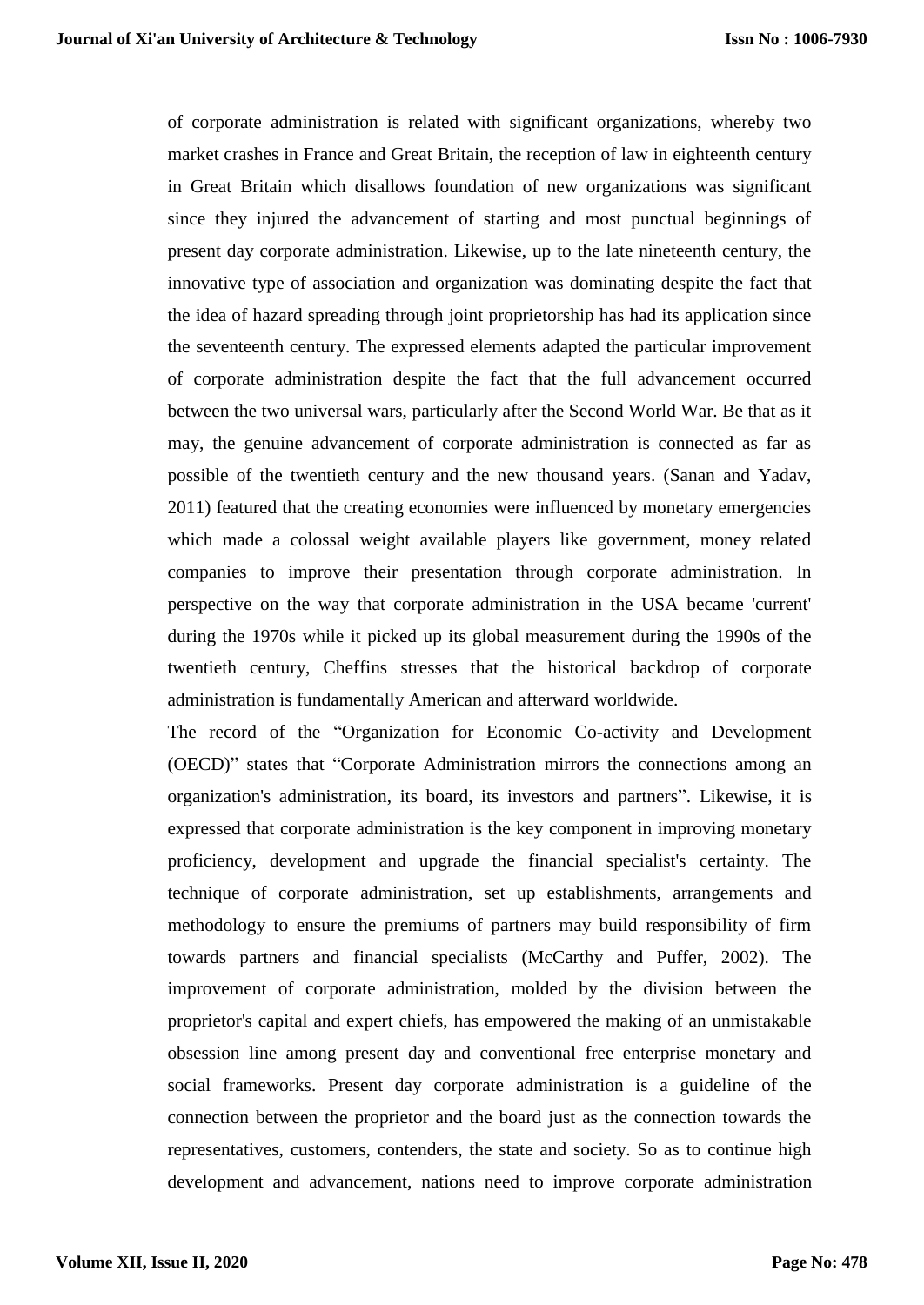rehearses, however it might be a long procedure and may need to set up crucial social and institutional changes whenever required (Iskander et al., 1999; and Olayiwola, 2010).

- **I. World Scenario of Corporate Governance:** The seeds of present day corporate administration were most likely appeared by the Watergate embarrassment in the USA during 1972 to 1974 after that examined by US administrative and enactment mirrored the control disappointments that had enabled a few significant partnerships to make illicit political commitments and pay off government authorities. "While these improvements in the US invigorated discussion in the UK, a progression of outrages and crumples in that nation in the late 1980s and mid 1990s drove investors" and banks to stress over their ventures such a large number of organizations in the UK which saw unstable development in profit during the 1980s finished the decade in an importantly terrible way. The London Stock Exchange has settled up an advisory group under the chairmanship of Sir Arian Cadbury in the year 1991, to help increase the expectations of corporate administration and the degree of trust in money related detailing and examining by setting up a council that explored the responsibility of the governing body to investors and to the general public. This panel had presented its report and the "code of best practices" in the long stretch of December year 1992 this report comprise the techniques for administration to keep up a legitimate harmony between the forces of the top managerial staff and their responsibility. Contemporary corporate administration had begun in the year 1992 with the "Cadbury report in the UK".
- **II. Indian Scenario of Corporate Governance:** The corporate administration started by the Confederation of Indian Industry. Toward the year's end 1995, CII set up a team to plan an intentional code of corporate administration and last draft of this code was broadly coursed in the year 1997 and one year from now April 1998, the code was discharged as "Attractive Corporate Governance: A Code". Following the CII's drive, the "Securities and Exchange Board of India (SEBI)" set up a council under KM Birla to structure a compulsory cum-recommendatory code for recorded organizations. "KM Birla Committee presented its report in February 2000 and it was affirmed by SEBI toward the year's end 2000". Following the CII, SEBI and the "Department of Company Affairs (DCA)" adjusted organizations through the posting understanding and executed by the Companies Act 1956, to fuse explicit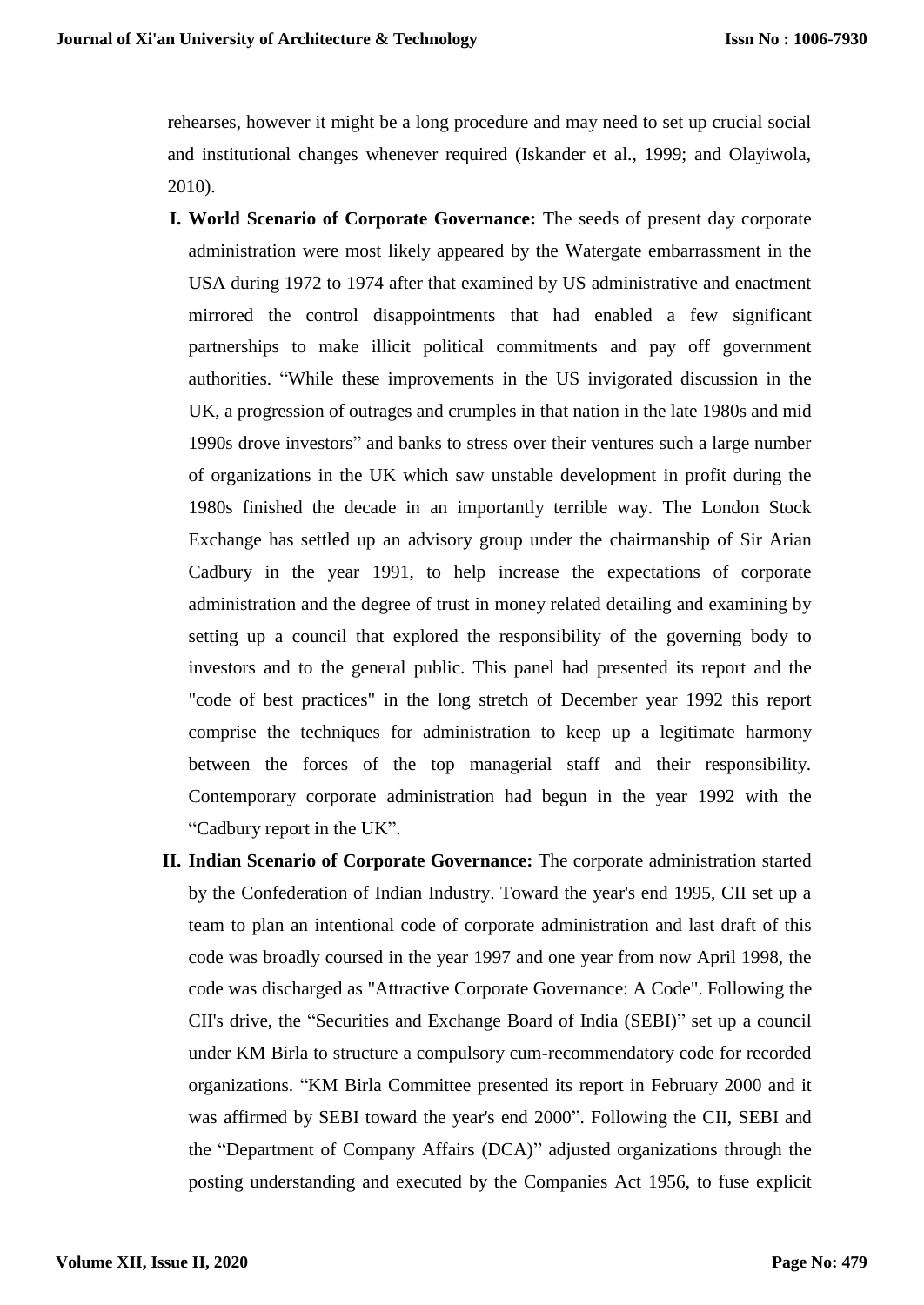corporate administration arrangements with respect to free executives and review boards of trustees. Later on, SEBI reexamined statement 49 in December 2003 and significant activity that the Companies Act 2013 to the point of view. SEBI had given a counsel paper in January 2013 with its draft recommendations for changes in administration prerequisite relevant to recorded organizations.

- **III. Banking Sector & Corporate Governance:** The issues relating to Corporate Governance turns out to be progressively basic if there should arise an occurrence of the banks as the controlling intensity of the banks connect with the Government. Different administrations of some East-Asian nations after the financial emergency of 1997 have became proprietors of considerable resources, through takeovers of indebted banks. In Malaysia, to balance out the monetary condition and boost the investor riches, the financial division experienced significant changes by solidifying residential banks and some budgetary establishments into just 10 stay customary household banks. Revelation and straightforwardness are the key mainstays of a corporate administration system in the financial area. Because of the quickly changing financial condition, Indian banks must keep on actualizing solid corporate administration rehearses. There are different essential standards of corporate administration as pursues:
	- **a. Transparency and Disclosures:** Each affiliation and friends should clarify and make straightforwardly known the occupations and commitments of burden up and the administrators to outfit accomplices with a level of duty and exposure of material issues concerning the affiliation must be helpful and changed in accordance with ensure that every single monetary master approach clear, evident information.
	- **b. Discipline in Operations:** It's called quality endorsement at each phase of indicator administrations and furthermore alludes to the powerful and ideal application and usage of the most recent innovation. Reconciliation and coordination in the whole framework are exceptionally required yet the prime necessity for the operational productivity.
	- **c. Rights and Equitable Treatment of Shareholders:** Organizations constantly should regard and verify the privileges of investors. Associations may practice the privileges of investors in open and powerful imparting data and by energize for taking part all in all gatherings of the organizations.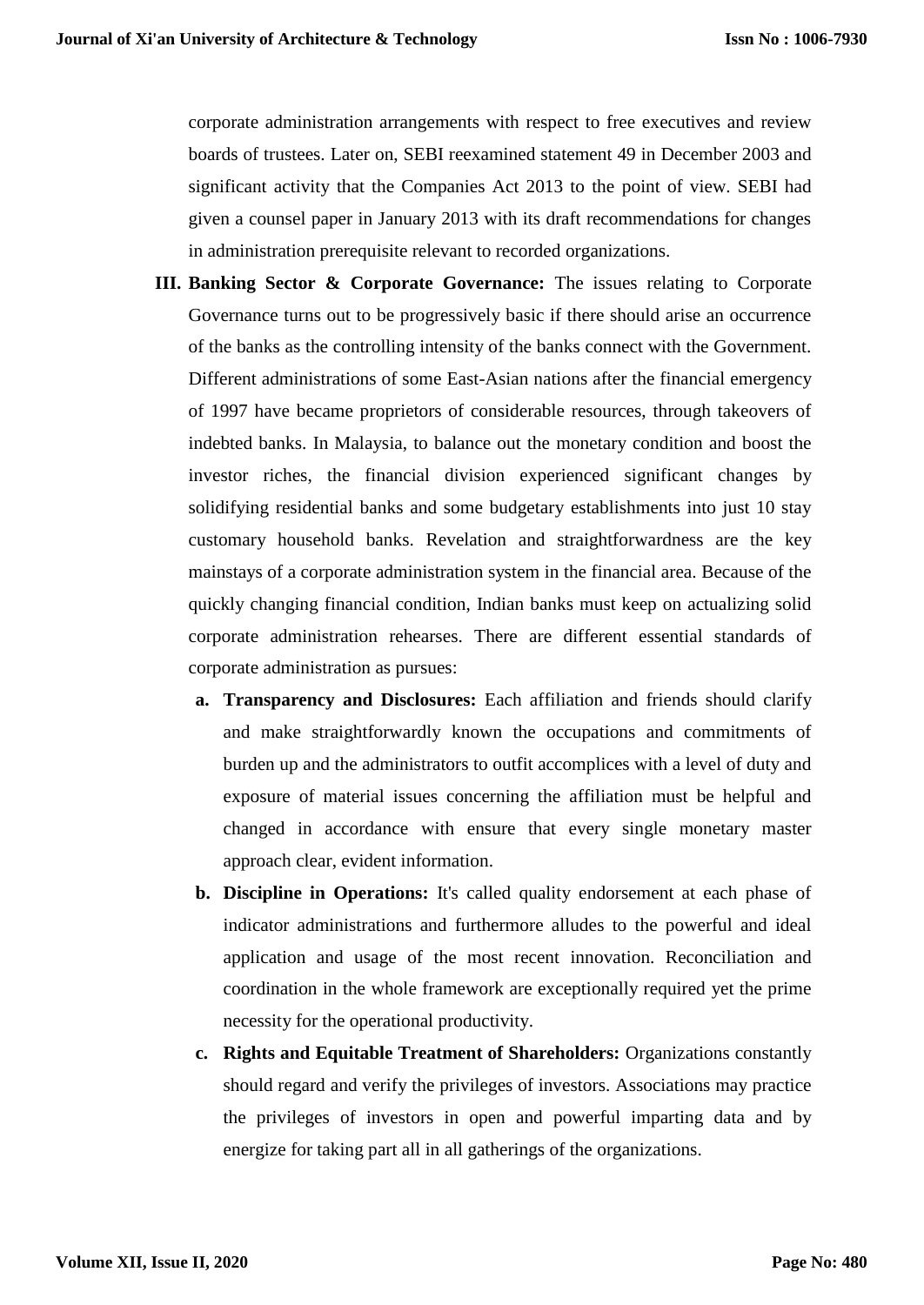- **d. Interests of different Stakeholders:** Organizations probably perceived that they contains each circle of the general public and economy as legitimate, legally binding, social, and market-driven commitments so they should need to ensure the enthusiasm of partners like workers, loan bosses, providers, neighborhood networks, clients, and policymakers.
- **e. Role of the Board:** The board needs adequate important abilities and comprehension to survey and challenge the executives' execution. It will be exceptionally needful that the satisfactory size of the board and proper degrees of autonomy and duty.
- **IV. Corporate Governance in Indian Banking Sector & RBI:** Reserve Bank of India assumes a main job in defining and executing corporate administration for the financial segment in the nation. The corporate administration in the financial division system as pursued by RBI depends on three classifications for overseeing the banks these are as under:
	- **a. Disclosure and straightforwardness:** If any bank can't uncover their exchanges to the RBI that may evaporate with the long lasting ventures and reserve funds of the individuals, the RBI through the need of routine revealing of monetary exchanges of the bank keeps watch on the exercises being attempted by the banks in India. In the state of any inability to submit to the necessities set out by RBI may prompt overwhelming fines might be forced alongside the wiping out of the permit of the concerned bank under the arrangements of "Banking Regulation Act, 1949".
	- **b. Off-Site Surveillance:** RBI routinely play out a yearly On-Site Inspection of the records of the banks, off-site surveillance work was begun in 1995 for nearby exercises of banks. The essential point of convergence of this organization is to screen the cash related sufficiency of banks and RBI intends to make fortunate therapeutic move before things increase out of intensity. "During December 1995" the essential tranche of off-site returns was given "five quarterly returns" for each business bank working in India and two half yearly benefits one each for related with the crediting and profile of ownership, control and the officials of banks. "During June 1999" the second tranche of off-site returns was given "four quarterly returns" for checking the advantage and commitment covering liquidity and advance expense chance for family unit and outside money related principles.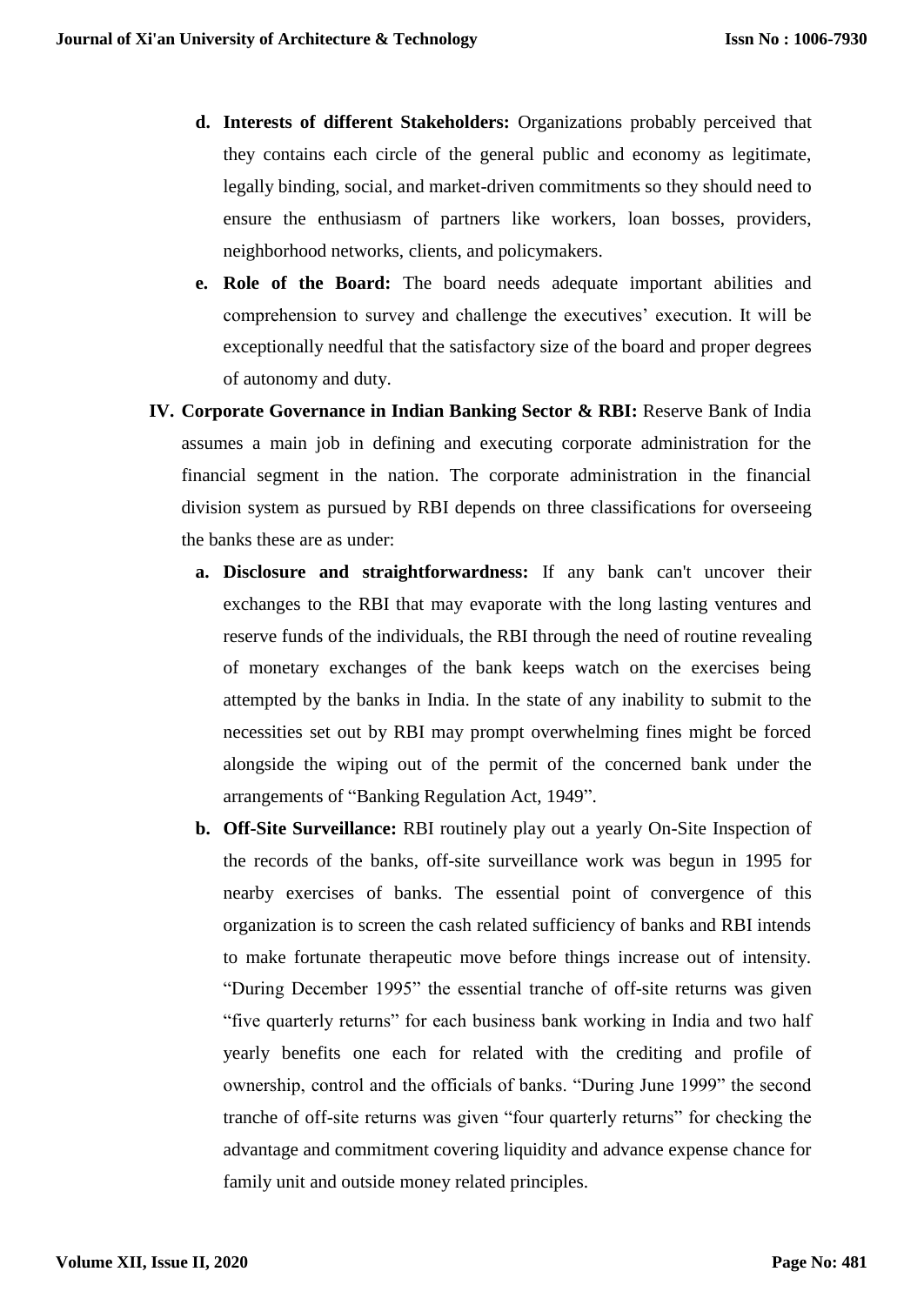- **c. Prompt Corrective Action:** RBI has set trigger focuses based on "Capital to Risk Asset Ratio", "Non Performing Assets" and "Return on Assets (ROA)". Based on these trigger focuses; the banks need to pursue called 'Required Action Plan'. Next to Mandatory Action Plan, RBI has optional activity designs as well, a portion of the activities are fundamental to reestablish the budgetary soundness of banks must be obligatorily taken by the bank while different moves will be made at the prudence of RBI, relies upon the profile of the bank.
- **V. Public Sector Banks & Corporate Governance:** A significant part of Indian Banking area is under the influence of open division banks in spite of the Globalization, Liberalization and Privatization and passageway of private and outside banks in the field. The current structure of open division banks isn't lined up with standards of good corporate administration on the grounds that the bureaucratic problems, red tapes and demotivated work culture add further fuel to the fire. So far banks have been troubled with "Social Responsibility" and constrained to tow the line of speculation directed by the ideological group in control, the restraining infrastructure of PSB had shielded them from the challenge. The Corporate Governance in PSBs is significant, not just in light of the fact that PSBs happen to command the financial business, yet in addition they are probably not going to exit from banking business however they may get changed. To the degree there is open proprietorship in PSBs, the different destinations of the Government as proprietor and the perplexing head specialist connections can't be wished away so the PSBs can't be required to aimlessly as private corporate banks in administration however broad standards are similarly legitimate. To some things up, the issue of corporate administration in PSBs is significant and furthermore complex in the financial business viewpoint; the characteristics of corporate administration give rules to the chiefs and the top administration for overseeing the matter of banks. Every one of the rules are identified with the foundation of banks, corporate points and do their exercises and minding the enthusiasm of partners and guarantee that the corporate exercises are meeting with the open desires that banks will work in a moral and lawful way subsequently securing the enthusiasm of its contributors. All these wide issues identifying with administration apply to different organizations likewise; however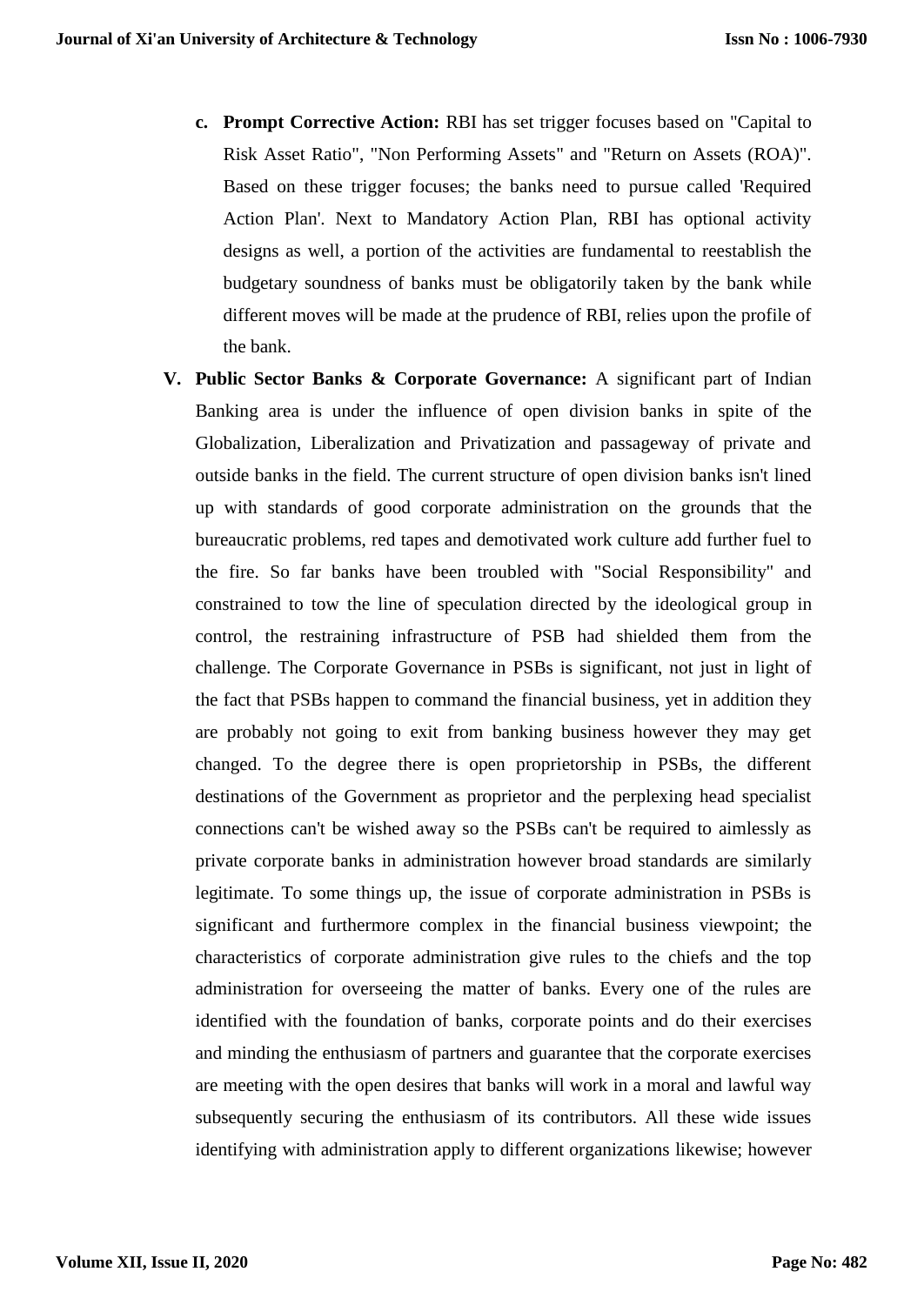they expect more importance for banks since they manage open stores straightforwardly.

- **VI.** Private Sector Banks & Corporate Governance: On July 2<sup>nd</sup>, 2004, RBI gave draft rules on possession and administration in private part banks in India, these rules acquired the open space for more extensive discussion and criticism. The RBI gave last strategy rules on February  $28<sup>th</sup>$ ,  $2005$  subsequent to taking thought the open input. It has been viewed as important to set out a complete structure of approach in a straightforward way identified with corporate administration for Indian private area banks as under:
	- **a.** The extreme possession and control of private part banks are all around expanded to limit the hazard and abuse of utilized assets.
	- **b.** The chiefs and CEO of the banks must be 'Fit and Proper' according to roundabout June  $25<sup>th</sup>$ , 2004 for watching sound corporate administration standards.
	- **c.** Private Banks have ideal total assets for activity and precise security.
	- **d.** Every approach and process must be straightforward and reasonable.

# **REVIEW OF LITERATURE**

*Firoz M. (2010)* has deduced in his investigation that the associations are constantly expected to improve the extent of monetary revealing from the present detailing framework as acknowledgment and estimation of natural budgetary advantages, costs, resources and liabilities. *Alao O. and Raimi, L. (2011)* recognized in their examination that the job of corporate administration practice in case of worldwide monetary downturn that compelling corporate administration practice had the option to guarantee the investors that in such downturn have a wave impact on economies, the enthusiasm of investors would be secured in a successful way. *Millon, David (2011)* has clarified in his examination that since a long time ago run thriving of company relies upon the prosperity of its different partners and investors and maintainability is likewise needful for current accessibility of common assets in which the organization can endure and prosper. *Gupta, P. (2012)* has examined that the better corporate administration prompts better execution of the organizations. He additionally found in his examination that corporate administration soundly affects the offer's costs and money related execution of the organizations. *Marshall, D.W. (2014)* dissected a revelation score, measure the straightforwardness level and corporate administration exposures made in yearly report of recorded open restricted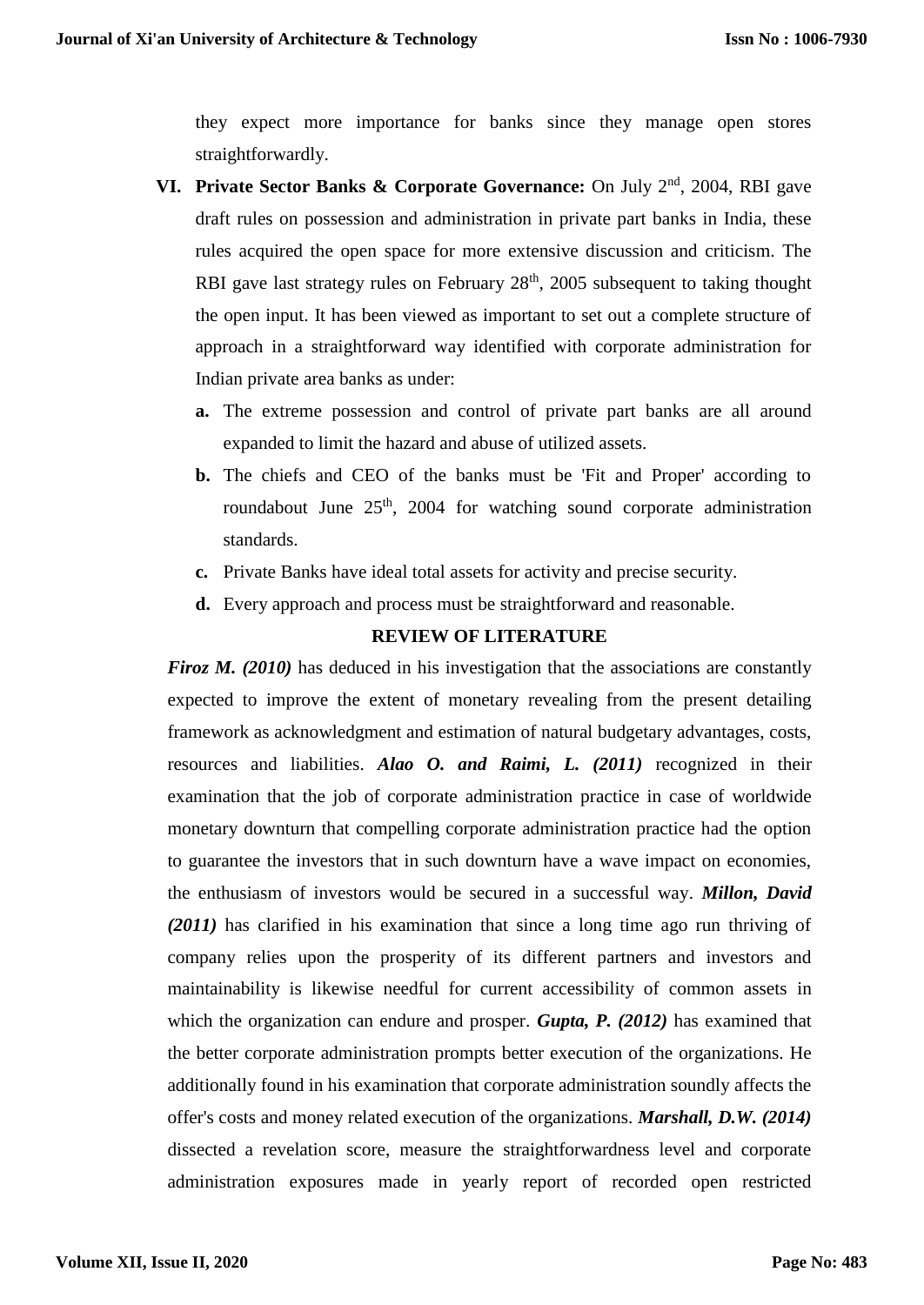organizations and distinguished that corporate administration divulgence must be made at least for open constrained organizations in rising economies. *Gayathri, S. (2015)* reflected in her investigation that financial division and administrative bodies are submitted towards exposures and force of investor's interest for straightforwardness, it would establish the strong framework for viable Governance. *Som L. (2016)* uncovered in her examination that the administration is delegating its very own chiefs for micromanagement has encouraged colleague private enterprise and open division banks experience the ill effects of over the top guideline with too huge an extent of their benefits being utilized to satisfy the administration's deficiency. *Kumar, R. (2016)* has depicted in his investigation that Public Sector banks need more noteworthy useful independence in a deregulated domain, notwithstanding, should be joined by more prominent responsibility with respect to their sheets to investors and partners and strategy on corporate administration will be filled in as in compelling way for accomplishing the chose objective. *Kumar, S. S., and Kannappan, M. (2018)* has shown that there is a parallel improvement of administration in each open and private division association. In Adoption comparable fundamental shrewd organization administration guidelines, the overall population and private area created as parallel premise on possess particular administration models, practices and components that suit each individual association.

# **OBJECTIVES OF THE STUDY**

The objectives of this research study are to evaluate the corporate governance practice in the banking sector in the following manner:

- To reflect the concept of corporate governance comprehensively.
- To study the corporate governance as per "Clause 49 in Public sector banks".
- To study the corporate governance as per "Clause 49 in Private sector banks".

# **RESEARCH METHODOLOGY**

In this study, a modest effort is made to discuss the reporting pattern of eight popular Indian banks four from the public sector and four from the private sector. The study is based on secondary data which is compiled from various secondary sources and government sites. The banks are selected for the study for public & private sectors as follows: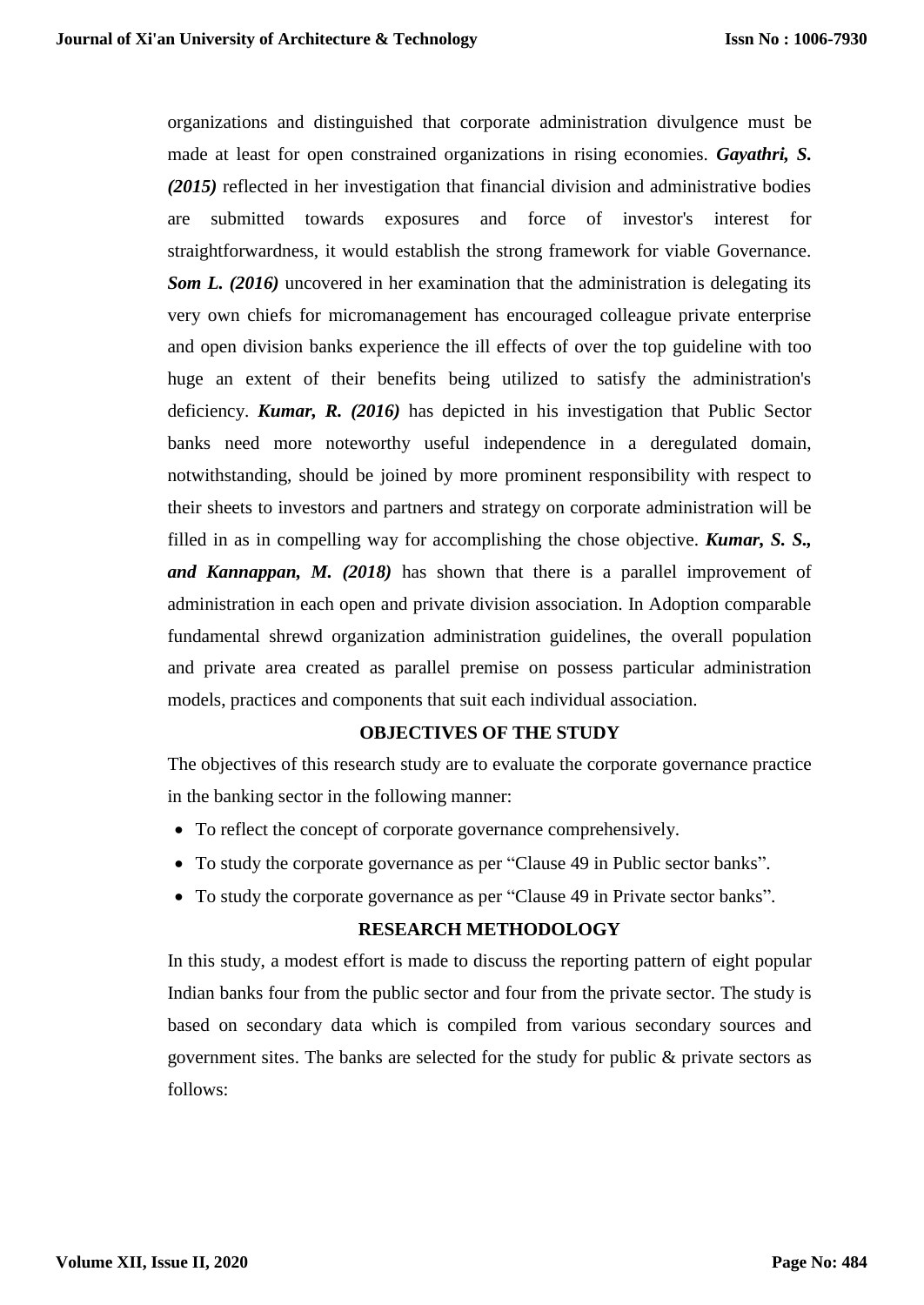| Selected Banks             |                             |  |  |  |
|----------------------------|-----------------------------|--|--|--|
| <b>Public Sector Banks</b> | <b>Private Sector Banks</b> |  |  |  |
| State Bank of India (SBI)  | <b>HDFC</b> Bank            |  |  |  |
| Bank of Baroda (BOB)       | <b>ICICI</b> Bank           |  |  |  |
| Punjab National Bank (PNB) | Kotak Mahindra Bank         |  |  |  |
| Central Bank (CB)          | <b>AXIS Bank</b>            |  |  |  |

- **Selected Banks**
- **a. Hypothesis:** Following hypotheses have been formulated and described:

**H01:** Selected Public Sector Banks show compliance with Corporate Governance Standard & Disclosure practices as Clause 49 of Listing Agreement.

**H02:** Selected Private Sector Banks show compliance with Corporate Governance Standard & Disclosure practices as Clause 49 of Listing Agreement

- **b. Significance of the Study:** The Corporate Governance assumes an essential job in Banking Sector of the nation so uncommon spotlight on the Corporate Governance in this area becomes vital on the grounds that banks are assuming a significant job in the budgetary arrangement of the nation. As we probably am aware, lessening the conceivable monetary weight of recapitalizing the PSBs, consideration towards Corporate Governance in the financial area is required and the strength of open proprietorship in the financial part so corporate practices would likewise set the principles for Corporate Governance in the financial segment.
- **c. Parameters of the Study:** This study is based on seven parameters as per SEBI Clause & RBI guidelines for corporate governance; each of them is analyzing the status of Corporate Governance disclosures. These are the following:
	- **1.** Board Structure Strength & Size
	- **2.** Director's Attendance in Board Meetings
	- **3.** Audit Committee
	- **4.** Grievances of Shareholders &Investors
	- **5.** Remuneration Committee
	- **6.** Mandatory Statutory Disclosures
	- **7.** Non-Mandatory Statutory Disclosures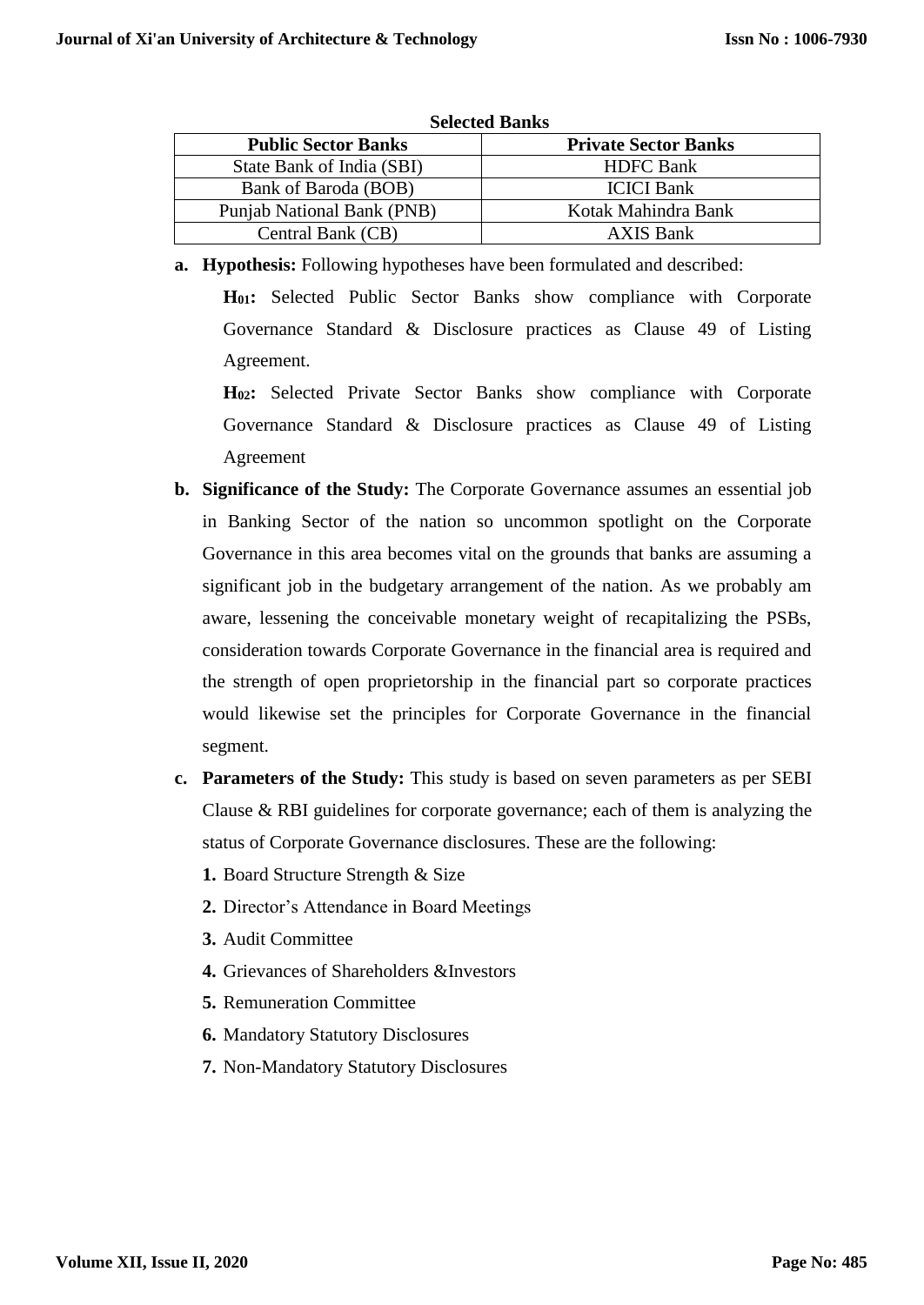## **DISCUSSIONS**

**1. Board Structure Strength & Size:** As per the report of KM Birla Committee, the leading group of the organization must have a reasonable and ideal blend of official and non-official chiefs which would not be under 50 percent of the board involving "non-official directors". The quantity of free chiefs would rely upon the idea of the board's Chairman. On the off chance that an organization has a non - official Chairman, at any rate 33 percent of board ought to be contained "autonomous chiefs" and if an organization has an "Executive Chairman", in any event half of the board ought to be free.

**Table - 1: Board Structure Strength& Size of Public & Private Sector Banks Annual Report 2018-19**

|              |                                  |                          |                          | <b>Public Sector Banks</b> |                |                              |                                                 | <b>Private Sector Banks</b> |             |
|--------------|----------------------------------|--------------------------|--------------------------|----------------------------|----------------|------------------------------|-------------------------------------------------|-----------------------------|-------------|
|              | Category                         | <b>SBI</b>               | <b>BOB</b>               | <b>PNB</b>                 | CB             | <b>HDFC</b>                  | <b>KOTAK</b><br><b>ICICI</b><br><b>MAHINDRA</b> |                             | <b>AXIS</b> |
| 1            | <b>Total</b><br><b>Directors</b> | 12                       | 9                        | 11                         | 12             | 11                           | 12                                              | 11                          | 13          |
| A            | Executive<br>Directors           | 4                        | 3                        | 4                          | 3              | 3                            | 5                                               | 4                           | 2           |
|              | Promoters                        |                          |                          |                            |                |                              |                                                 |                             |             |
|              | Others                           |                          | ۰                        |                            |                | ۰                            |                                                 |                             |             |
| B            | Non-Exect.<br><b>Directors</b>   | 8                        | 6                        | 7                          | 9              | 8                            | 7                                               | 7                           | 11          |
|              | Promoters                        | $\overline{\phantom{a}}$ | $\overline{\phantom{a}}$ | $\overline{\phantom{0}}$   | ۰              | $\overline{\phantom{a}}$     |                                                 |                             |             |
|              | Independent                      | 3                        | 3                        | 3                          | $\overline{2}$ | 5                            | 6                                               | 5                           | 8           |
|              | Nominee                          | $\overline{4}$           | $\overline{2}$           | $\overline{4}$             | $\overline{2}$ | $\qquad \qquad \blacksquare$ | 1                                               |                             | 3           |
|              | Others                           | 1                        | 1                        |                            | 5              | 3                            |                                                 | $\overline{2}$              |             |
| $\mathbf{I}$ | <b>Directors (in Percentage)</b> |                          |                          |                            |                |                              |                                                 |                             |             |
|              | Executive<br>Directors           | 33.33                    | 33.33                    | 36.36                      | 25.00          | 27.27                        | 41.67                                           | 36.36                       | 15.38       |
|              | Non-Exect.<br><b>Directors</b>   | 66.67                    | 66.67                    | 63.64                      | 75.00          | 72.73                        | 58.33                                           | 63.64                       | 84.62       |
|              | Independent<br><b>Directors</b>  | 25.00                    | 33.33                    | 27.27                      | 16.67          | 45.45                        | 50.00                                           | 45.45                       | 61.54       |

**Source:** *Data compiled from annual reports of Banks*

It's investigated in above table that both chose banks have kept up "an ideal mix of official and non-official chiefs with at the very least 50 percent" of the board involving the non-official executives just as the state of free chiefs is additionally met in both open and private segment chosen banks thus, the two speculations, H01 and H02 have been demonstrated.

**2. Executive's Attendance in Board Meetings:** According to Birla Committee that load up meeting ought to be held in any event multiple times in a year, a hole in gatherings must not be over four months between any two gatherings and most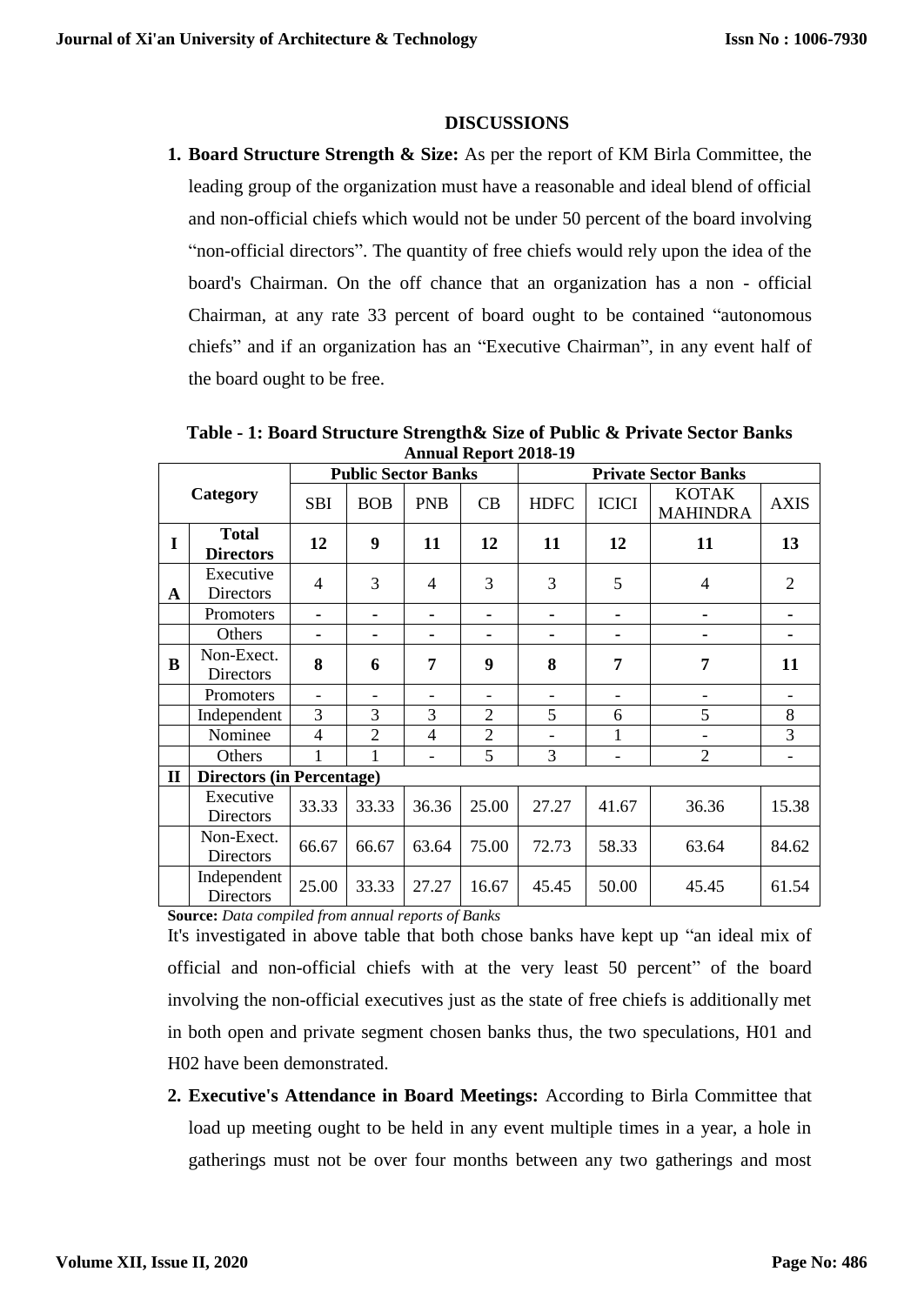extreme participation in load up gatherings guarantees great responsibility and duty of the load up individuals.

| Table - 2: Attendance of Directors in the Board meeting of Public Sector Banks |  |
|--------------------------------------------------------------------------------|--|
| <b>Annual Report 2018-19</b>                                                   |  |
|                                                                                |  |

| Meetings $\&$                     | <b>Public Sector Banks</b> |            |            |    | <b>Private Sector Banks</b> |              |                                 |             |
|-----------------------------------|----------------------------|------------|------------|----|-----------------------------|--------------|---------------------------------|-------------|
| <b>Attendance</b>                 | <b>SBI</b>                 | <b>BOB</b> | <b>PNB</b> | CB | <b>HDFC</b>                 | <b>ICICI</b> | <b>KOTAK</b><br><b>MAHINDRA</b> | <b>AXIS</b> |
| <b>Total Meetings</b><br>of Board | 12                         | 13         | 13         | 12 | 11                          | 12           |                                 |             |
| Attended<br>Meetings              | 12                         |            |            | 12 |                             | 10           |                                 |             |

**Source:** *Data compiled from annual reports of Banks*

In light of above table, both chosen public  $\&$  private banks are satisfying the base criteria of at any rate four executive gatherings in a monetary year with a hole of four months with a most extreme number of attendances of official, non-official and free chiefs. It is an agreeable circumstance for corporate administration standards and rehearses and the two speculations, H01 and H02 have been demonstrated.

**3. Review Committee:** It is required according to SEBI condition 49 (II) of the posting understanding that a certified and free review advisory group must be set up by the leading body of an organization which will improve straightforward corporate practices. Table - 3 shows the status of the Audit Committee:

| <b>SN</b> | <b>Particulars</b>                                                                        | <b>Public Sector</b><br><b>Banks</b> | <b>Private Sector</b><br><b>Banks</b> |
|-----------|-------------------------------------------------------------------------------------------|--------------------------------------|---------------------------------------|
|           | Transparent composition of committee                                                      |                                      |                                       |
| 2         | Compliance regarding the number of<br>committee meetings                                  |                                      |                                       |
| 3         | Information is given about literacy $\&$<br>financial expertise of the committee          |                                      |                                       |
| 4         | "Interaction with the external auditors"<br>before the finalization of financial reports" |                                      |                                       |
| 5         | Disclosure of audit committee report                                                      |                                      |                                       |
| 6         | "Publishing of committee report"                                                          | Nο                                   |                                       |

**Table - 3: Audit Committee status**

**√** - Information is given in the Annual Report of Bank

According to above table, both chose banks are satisfying the base criteria according to the proviso, the Audit panel as to straightforwardness in the structure of the council, number of executive gatherings, meeting with outside reviewers in regards to budgetary reports and so forth we can see that the two theories, H01 and H02 have been demonstrated. (Collier, 1993) referenced that a review advisory group is a vital part of the monetary revealing procedure and serves to hindering the deceitful money related announcing, subsequently improving progressively dependable data to be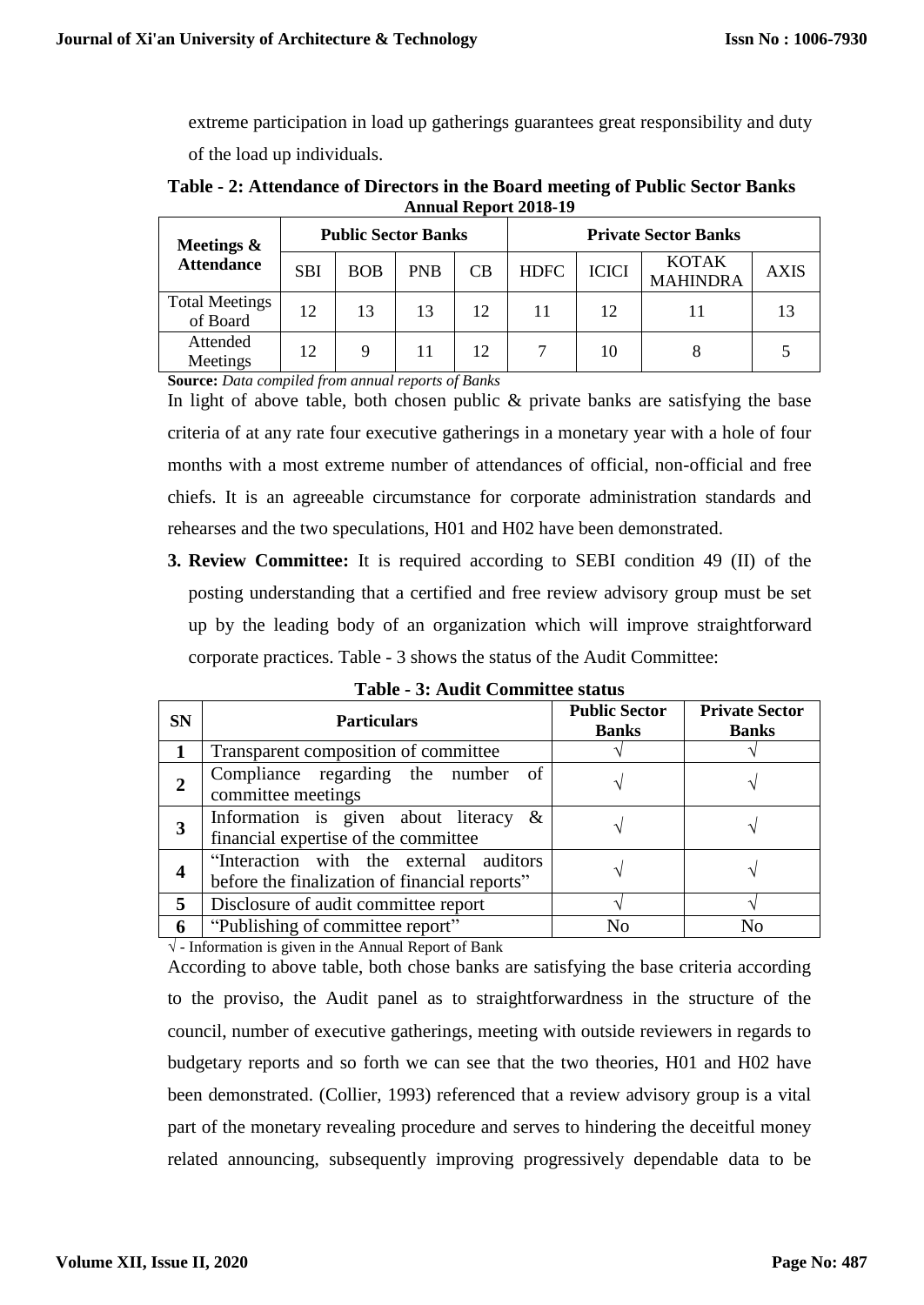unveiled to the investors. (Wafa et al. 2001) reflected in their investigation that its normal positive advantages and commitments to the organizations from a critical review panel.

**4. Complaints of Shareholders and Investors:** This is prescribed according to condition 49 that a board council under the "chairmanship of a Non-Executive Director" must be framed for taking a gander at the objections of investors and speculators and reviewing them. This advisory group will concentrate of investor's complaints and sharpen the administration to change these protests.

| <b>SN</b>        | <b>Particulars</b>                                                                | <b>Public Sector</b><br><b>Banks</b> | <b>Private Sector</b><br><b>Banks</b> |
|------------------|-----------------------------------------------------------------------------------|--------------------------------------|---------------------------------------|
|                  | Straightforward arrangement of the advisory<br>group                              |                                      |                                       |
| 2                | Data identified with the quantity of objections<br>and inquiries got and arranged |                                      |                                       |
| 3                | Data identified with the quantity of advisory<br>group gatherings                 |                                      |                                       |
| $\boldsymbol{4}$ | Data identified with Investors and Shareholders<br>overview directed              | No such survey<br>conducted          | No such survey<br>conducted           |
| 5                | Distributing of advisory group report                                             | N <sub>0</sub>                       | N <sub>0</sub>                        |

**Table - 4: Shareholders & Investors Grievances**

**Source:** *Data compiled from annual reports of Banks*

Both chose banks are satisfying the prerequisites of provision 49 of the posting Agreements as to the piece of the investor's complaint board of trustees. In the two areas chose banks, the all out gatherings are four out of a year, there is straightforwardness in the organization of the board of trustees, the "number  $\&$ nature" of grievances and inquiries got, transfer and pending of grumblings are unmistakably expressed in the "Annual Report of Banks". In any case, according to data, there is absence of studies till now, that might be useful in getting arbitrary access about "those investors who are not fulfilled" however never a enquired because of ignorance and some other explanation.

**5. Compensation Committee:** An organization must have a trustworthy and straightforward strategy in deciding the compensation of the chiefs. The arrangement ought to stay away from potential irreconcilable situations between the investors and the chiefs of the administration. The superseding guideline in regard of executive's compensation is that of receptiveness and investors are qualified for a full and clear proclamation of advantages accessible to the chiefs.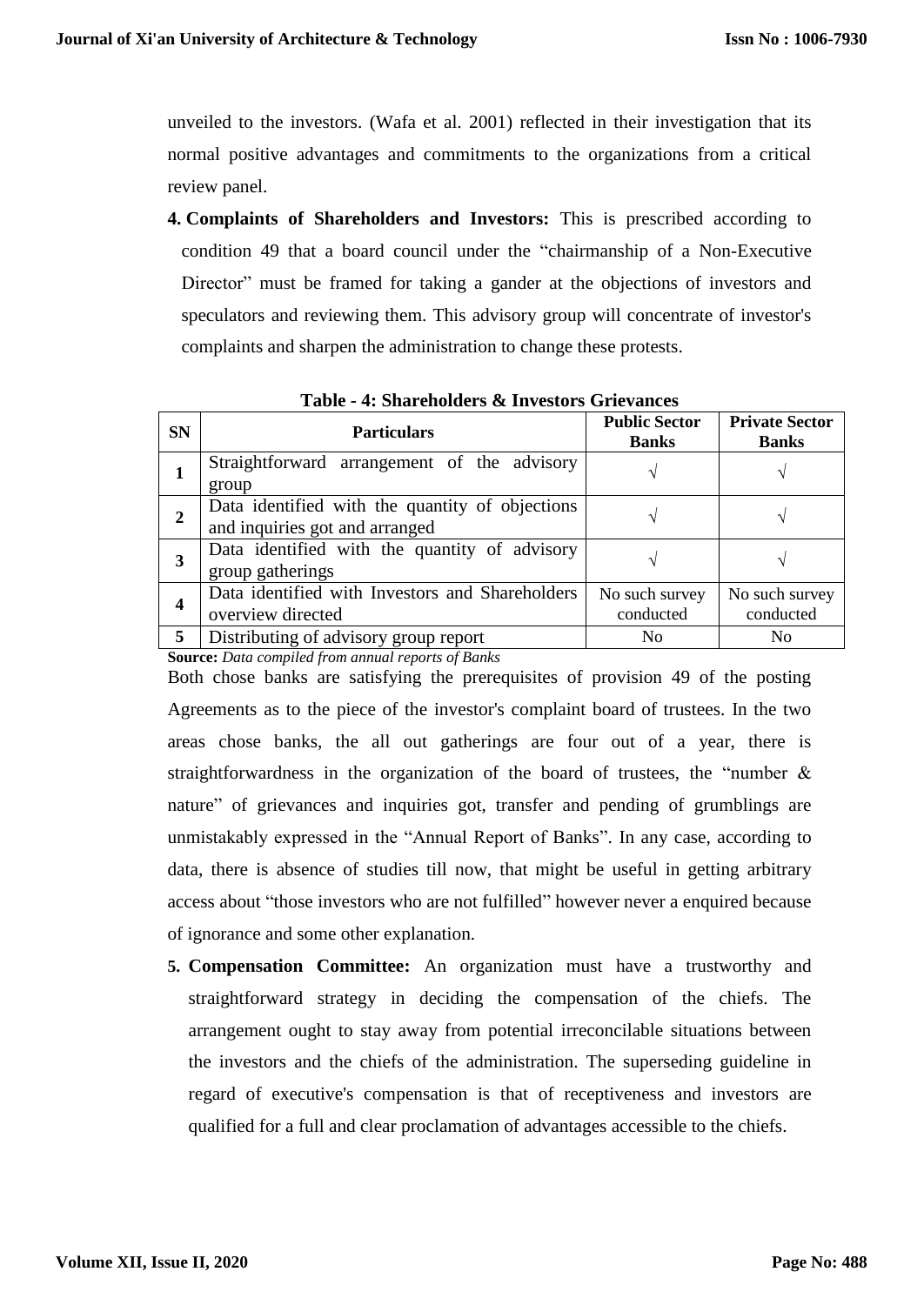| <b>SN</b>      | <b>Particulars</b>                                           | <b>Public Sector</b><br><b>Banks</b> | <b>Private Sector</b><br><b>Banks</b> |
|----------------|--------------------------------------------------------------|--------------------------------------|---------------------------------------|
|                | Straightforward organization of board                        |                                      |                                       |
| $\overline{2}$ | Data identified with compensation to<br><b>Directors</b>     |                                      |                                       |
| 3              | Data identified with the quantity of<br>executive gatherings |                                      |                                       |
| 4              | Data identified with investor overview<br>led                | No such survey<br>conducted          | No such survey<br>conducted           |
| 5              | Distributing of advisory group reports                       | N <sub>0</sub>                       | N <sub>0</sub>                        |

**Table - 5: Remuneration Status**

**Source:** *Data compiled from annual reports of Banks*

As indicated by above table, both chose public and private banks are satisfying the prerequisites of the Remuneration council and the two speculations, H01 and H02 have been demonstrated. There is straightforwardness in the piece of the advisory group; quantities of gatherings, the measure of compensation paid to executives likewise enrolled in the bank's yearly report. Be that as it may, once more, there is an absence of reviews led about financial specialists and investor's acknowledgments. No data has been given by banks with respect to the distributing of board of trustees report in Annual report.

**6. Required Statutory Disclosures:** according to proviso 49 there are different statutory revelations which are compulsory to uncover.

| Table - 0. Manuatury Statutury Disclosures |                                                            |                                |  |  |  |  |
|--------------------------------------------|------------------------------------------------------------|--------------------------------|--|--|--|--|
| <b>Statutory Disclosure Items</b>          | <b>Public Sector Banks</b><br><b>Private Sector Banks</b>  |                                |  |  |  |  |
| "Essentially related gathering             | "No Bank has gone into                                     | "No Bank has gone into any     |  |  |  |  |
| exchanges<br>having potential              | physically critical<br>any                                 | physically huge<br>related     |  |  |  |  |
| clash with the enthusiasm of the           | related gathering exchange                                 | gathering exchange what        |  |  |  |  |
| organization".                             | what potential clash with                                  | have potential clash with the  |  |  |  |  |
|                                            | the enthusiasm of the Bank                                 | enthusiasm of the Bank on      |  |  |  |  |
|                                            | on the loose".                                             | the loose".                    |  |  |  |  |
| No-consistence with respect to             | No punishments have been                                   | No punishments have been       |  |  |  |  |
| capital market matters during              | charged by RBI aside from                                  | charged by RBI aside from      |  |  |  |  |
| the most recent three years.               | on account of Central Bank.<br>on account of Central Bank. |                                |  |  |  |  |
| Disclosure<br>Risk<br>Board                | Endow<br>the<br>strategy<br>to                             | Endow<br>the<br>strategy<br>to |  |  |  |  |
| Management                                 | advice board part about                                    | advice board part about        |  |  |  |  |
|                                            | appraisal<br>hazard<br>and                                 | hazard<br>appraisal<br>and     |  |  |  |  |
|                                            | for<br>minimization<br>sheets                              | for<br>minimization<br>sheets  |  |  |  |  |
|                                            | survey reports.                                            | survey reports.                |  |  |  |  |
| Shareholder<br>information<br>on:          |                                                            |                                |  |  |  |  |
| of<br>directors,<br>Appointment            |                                                            |                                |  |  |  |  |
| Quarterly & Annually result                | Disclosed Compliance                                       | <b>Disclosed Compliance</b>    |  |  |  |  |
| presentation,<br>Share-transfers,          |                                                            |                                |  |  |  |  |
| Director's<br>Responsibility               |                                                            |                                |  |  |  |  |
| <b>Statement</b>                           |                                                            |                                |  |  |  |  |

**Table - 6: Mandatory Statutory Disclosures**

**Source:** *As per SEBI & RBI Guidelines*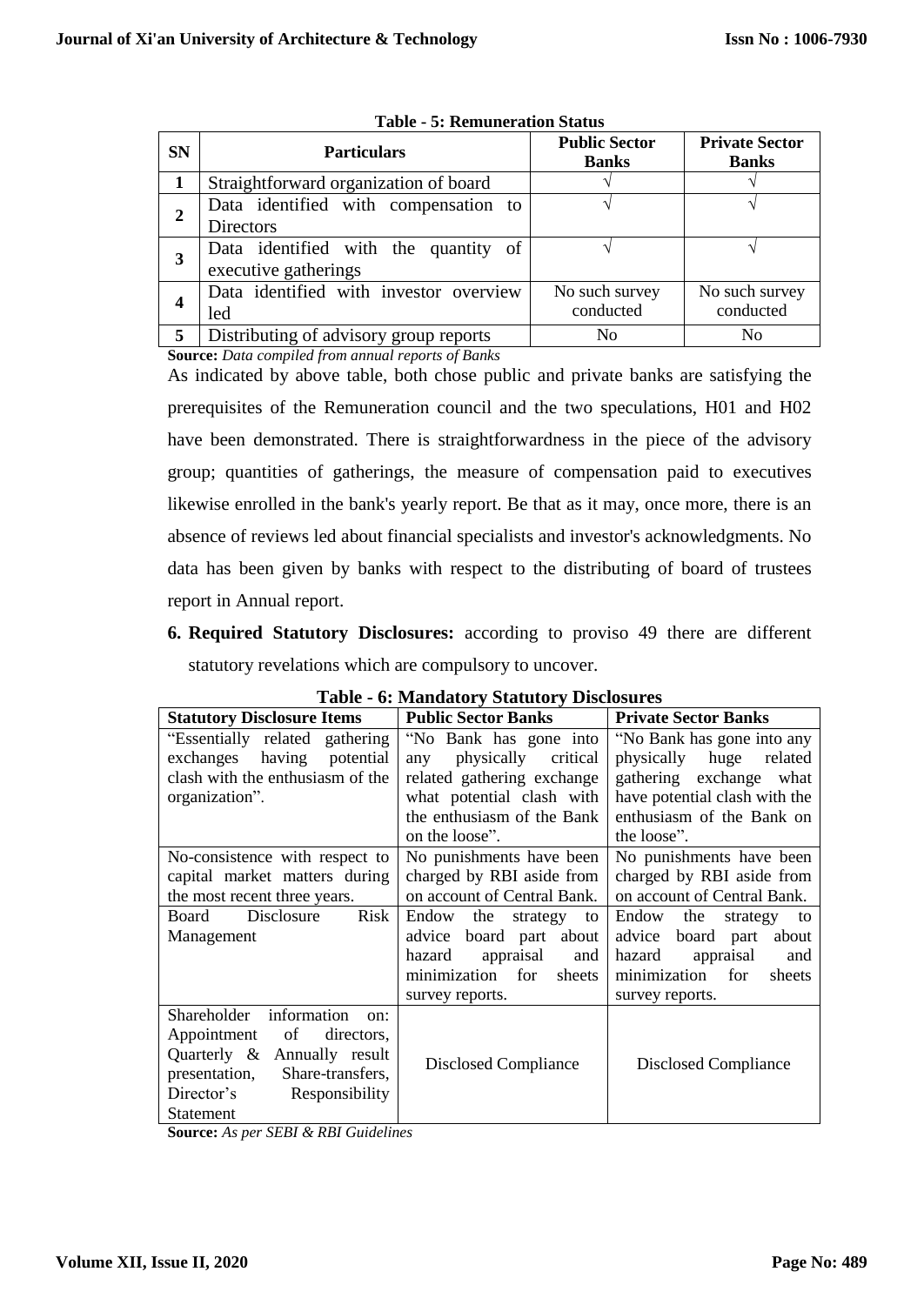Based on above table we can see that both chose banks have not gone into any really huge related gathering exchange that may have potential clash with the enthusiasm of the bank. Rebelliousness with respect to capital market issues during the last three money related years. There was no punishment forced in open segment banks with the exception of if there should be an occurrence of Central Bank. Investors data on the arrangement of new executives, resigning chiefs, reappointment, quarterly outcome and introduction, share move, chiefs duty proclamation every one of the issues have been unveiled in the Annual report of banks.

**7. Non-Mandatory Statutory Disclosures:** As per clause 49 there are various statutory disclosures which are Non-Mandatory.

| Alliiuai Report 4010-19<br><b>Public Sector Banks</b> |                               |                                |  |  |  |  |
|-------------------------------------------------------|-------------------------------|--------------------------------|--|--|--|--|
| <b>Statutory Disclosure Items</b>                     | <b>Private Sector Banks</b>   |                                |  |  |  |  |
|                                                       | "The quarterly and Annual"    | "The quarterly and Annual"     |  |  |  |  |
|                                                       | Financial Results of<br>all   | Financial Results of all       |  |  |  |  |
|                                                       | Banks have been sent to       | Banks have been sent to        |  |  |  |  |
| Shareholders right                                    | NSE/BSE, distributed<br>in    | NSE/BSE, distributed<br>in     |  |  |  |  |
|                                                       | papers and put on Bank's      | papers and put on Bank's site. |  |  |  |  |
|                                                       | site. Yearly reports have     | Yearly reports<br>have         |  |  |  |  |
|                                                       | additionally been sent to the | additionally been sent to the  |  |  |  |  |
|                                                       | investors before AGM".        | investors before AGM".         |  |  |  |  |
| "Evaluation of Non-                                   | "The information is shown"    | "The information reflected in  |  |  |  |  |
| <b>Executive Directors"</b>                           | in the corporate governance   | the corporate governance       |  |  |  |  |
|                                                       | report".                      | report".                       |  |  |  |  |
|                                                       | "The information is shown     | "The information reflected in  |  |  |  |  |
| "Whistle Blower Policy"                               | in the corporate governance   | the corporate governance       |  |  |  |  |
|                                                       | report".                      | report".                       |  |  |  |  |

# **Table - 7: Non-Mandatory Statutory Disclosures Annual Report 2018-19**

**Source:** *As per SEBI & RBI Guidelines*

According to above table passage both chose banks have revealed investor right, assessment of Non-Executive Directors and informant arrangement received by the bank in Annual report and administration report so the two theories, H01 and H02 have been demonstrated.

# **FINDINGS & CONCLUSION**

According to above discourses chosen elective the two Hypotheses, H01 and H02 have been demonstrated and fitted in "both chose Public and Private Sector Banks". These banks have demonstrated consistence with Corporate Governance Standard and Disclosure rehearses according to SEBI Clause 49 of Listing Agreement. All the chosen banks have kept up an ideal blend of chiefs as an official, non-official and free executive, and furthermore satisfied the recommended criteria of "least four executive directors in a budgetary year with a most extreme number of attendances of the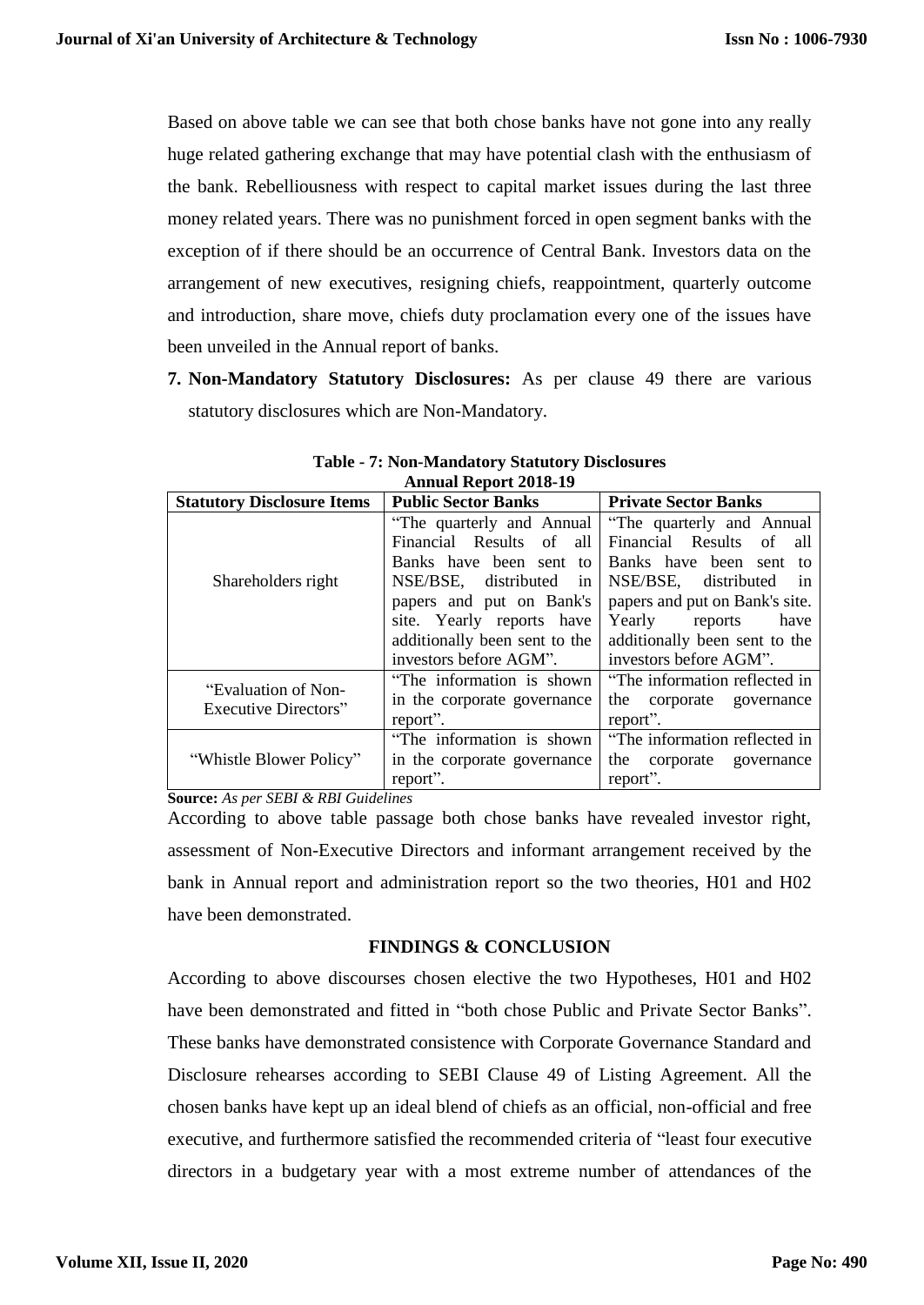considerable number of executives". The banks have satisfied review panel as to straightforwardness in the arrangement of the council, various executive gatherings, and counsel with outside inspectors in regards to money related reports. All the chosen banks have satisfied criteria as to the synthesis of the investor's complaint board of trustees and mirroring the straightforwardness in the creation of panel and compensation paid to executives was enrolled in bank's yearly report. The corporate administration is exceptionally needful for the financial part to keep an ordinary beware of tax evasion, financing improper, criminal acts and unlawful exchange of cash. (Mitton, 2002) featured that the organizations having high divulgence quality, more noteworthy straightforwardness and corporate center will encounter better exhibitions and 'opposition' during unfriendly situation. (Razman and Iskandar, 2002) likewise underlined the requirement for organizations to deliver important and quality corporate yearly reports for better corporate administration. By and by, immense weight must not be forced on the banks for the sake of corporate administration since they may feel irritated for the sake of administration and their effectiveness of work endures and prompting a log jams. At long last, the inner administration in the financial segment must be expanded which to be planned such that the effectiveness of banks won't endure in any way.

# **SUGGESTIONS**

The Board of Directors of any financial part organization may in a perfect world comprise of 12 to 15 Directors and involve people of demonstrated skill and high expert bore and 66 percent ought to be non-official chiefs, they ought to be designated for an underlying term of three years and reappointed for a limit of three extra years and most of them ought to be free of the foundation just as the Government. Review Committee involving free non-official chiefs must be mandatory and the Compensation Committee of the Board comprising of Non-Executive chiefs and headed by a Chairman ought to be the last position to choose the pay payable to the staff.

# **FURTHER SCOPE & LIMITATION OF THE STUDY**

Banking Industry of India is an exceptionally expansive division which comprising "27 Public Sector, 21 Private Sector, 49 Foreign, 56 Regional Rural Banks, 1,562 Urban Cooperative Banks and 94,384 Rural Cooperative Banks" yet the present study covers just the investigation of corporate administration of open and private segment banks which comprising just eight banks, four from private and four from open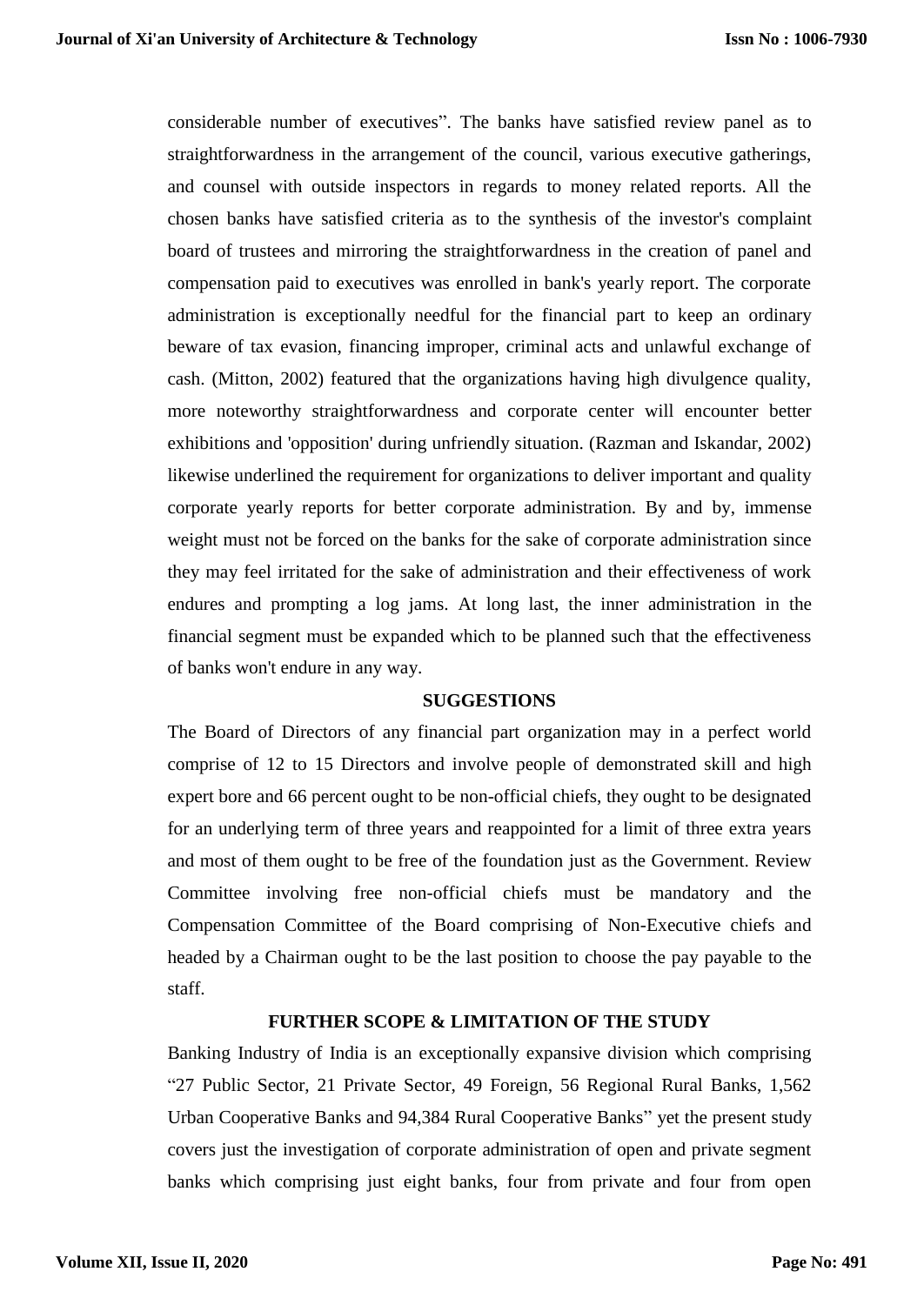segment. Future specialist may investigation of corporate administration based on different banks, as remote and private division banks, other various banks like RRBs, Co-employable banks, and helpful acknowledge establishments for different parameters.

#### **REFERENCES**

- **[1]** Alao, O. & Raimi, L. (2011). Global economic meltdown and the role of financial institutions: lessons from South Africa for Policymakers in Nigeria. *Humanomics.* Vol. 27 (3), pg. 201-211**.**  Retrieved from <https://www.emeraldinsight.com/doi/>
- **[2]** Bhasin, M.L. (2010). Corporate Governance Disclosure Practices: The Portrait of a Developing Country. *International Journal of Business and Management.* Vol. 5 (4) pg. 150-167**.** Retrieved from<http://www.ccsenet.org/journal/index.php/ijbm/article/view>
- **[3]** Chilumuri, S. R. (2013). Corporate governance in Banking Sector: A Case Study of State Bank of India. *IOSR Journal of Business and Management*. vol. 8 (1), pg. 15 – 10. Retrieved from <http://www.iosrjournals.org/iosr-jbm/papers/Vol8-issue1/C0811520.pdf>
- **[4]** Collier P.A. (1993). Audit Committee in Major UK Companies. *Managerial Auditing Journal*. Vol. 8 (03), pg. 25-30.
- **[5]** Corsetti G., Pesenti P. & Roubini N. (1998). What Caused the Asian Currency and Financial Crisis? *Unpublished Working Paper,* New York University, New York.
- **[6]** Firoz, M. (2010). Environmental Accounting and International Financial Reporting Standards (IFRS). *Social Science Research Network.* Retrieved from <http://ssrn.com/abstract=1715436>
- [7] Gayathri, S. (2015). A comparative study of the corporate governance practices of selected public and private sector commercial banks in India. *International Journal of Business and Administration Research Review,* Vol. 01(12), pg. 114-119.
- **[8]** Gupta, P. (2012). A study of impact of corporate governance practices on firm Performance in India, Japanese and South Korean companies*.* Retrieved from <http://ssrn.com/abstract-2219848/>
- **[9]** Iskander M., Meyerman G., Gray D.F. & Hagan H. (1999). Corporate Restructuring & Governance in East Asia. *Finance & Development*. Vol. 36 (04), pg. 42.
- **[10]**Kaur, D. and Kaur, T. (2015).Corporate Governance Disclosure Practices of Public and Private Sector Banks: A Comparative Study. *International Journal of Business Management*. Vol. 2 (1). Retrieved from<http://www.ijbm.co.in/downloads/vol2-issue1/60.pdf>
- [11]Kumar, R. (2016). Corporate Governance Practices in Public and Private Sector Banks. *International Journal for Innovative Research in Multidisciplinary Field.* Vol. 2 (11), pg. 338- 342.
- [12]Kumar, S. S., & Kannappan, M. (2018). A Comparative Study on Corporate Governance in Public Sector and Private Sector. *International Journal of Pure and Applied Mathematics,* Vol. 119 (17) pg. 933-943. Retrieved fro[m http://www.acadpubl.eu/hub/](http://www.acadpubl.eu/hub/)
- **[13]**Maheshwari, M. & Meena, S. (2014). Corporate Governance Standards and Practices in State Bank of India: An Empirical Study. *Journal of Business Management & Social Sciences Research.*  Vol. 3 (11), pg.  $21 - 26$ .
- **[14]**Marshall, D.W. (2014). Corporate Governance disclosure practices: evidence from Barbados. *Social and economic studies.* Vol. 3 (04), pg. 307-341.
- **[15]**McCarthy D.J. & Puffer S.M. (2002). Corporate Governance in Russia: Towards a European, US or Russian Model. *European Management Journal*. Vol. 20 (06), pg. 630-640.
- **[16]**Millon, David (2011). Two Models of Corporate Social Responsibility. *Wake Forest Law Review.*  Vol. 46, pg. 523-35. Retrieved from <https://scholarlycommons.law.wlu.edu/wlufac/137/>
- **[17]**Mitton T. (2002). A Cross-Firm Analysis of the Impact of Corporate Governance on the East Asian Financial Crisis. *Journal of Financial Economics*, Vol. 64 (02), pg. 215-241.